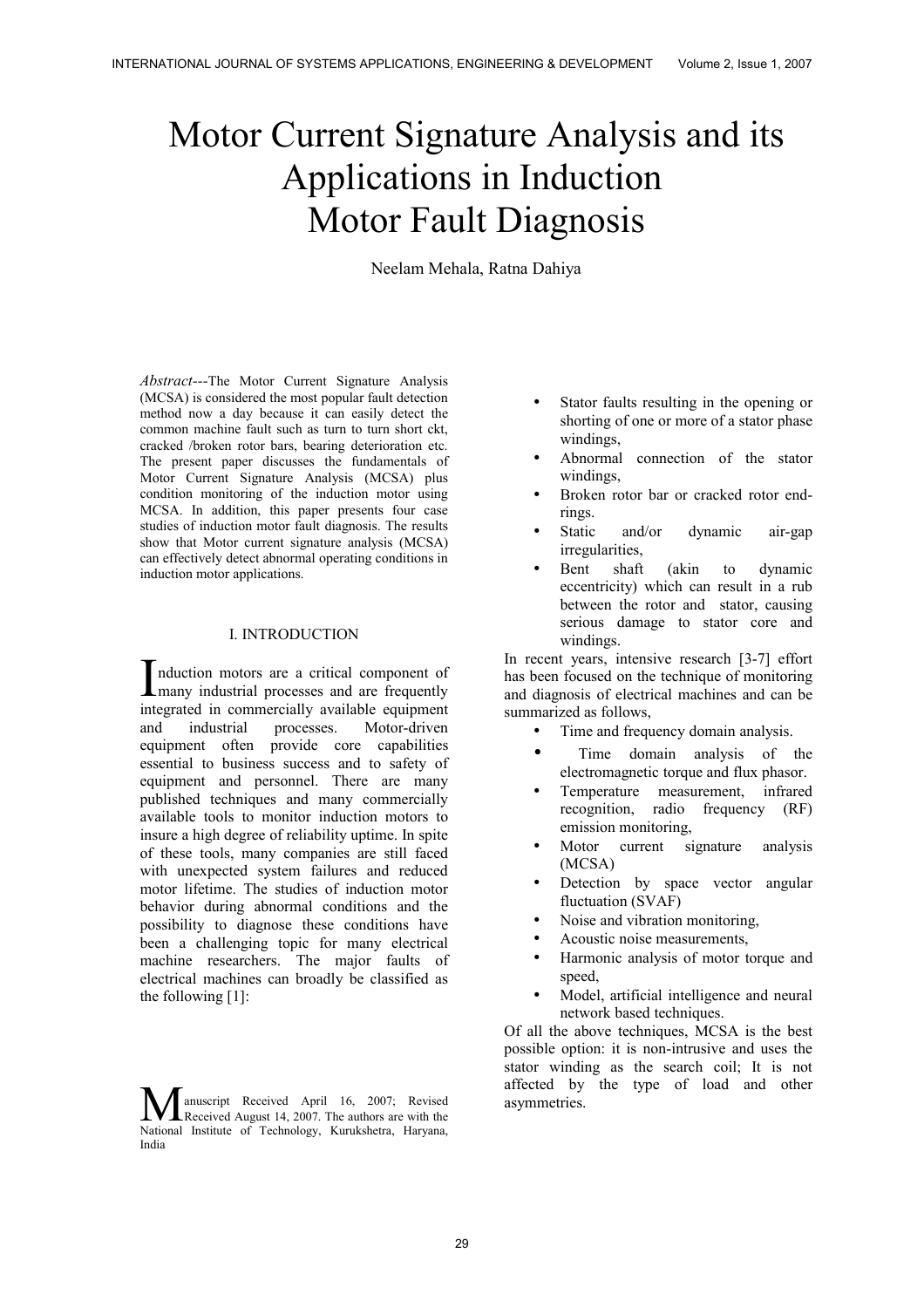## II. MOTOR CURRENT SIGNATURE ANALYSIS

Motor Current Signature Analysis (MCSA) is a system used for analyzing or trending dynamic, energized systems. Proper analysis of MCSA results assists the technician in identifying:

- 1. Incoming winding health
- 2. Stator winding health
- 3. Rotor Health
- 4. Air gap static and dynamic eccentricity
- 5. Coupling health, including direct, belted and geared systems
- 6. Load issues
- 7. System load and efficiency
- 8. Bearing health

## III. BASIC STEPS FOR ANALYSIS

There are a number of simple steps that can be used for analysis using MCSA. The steps are as follow:

1. Map out an overview of the system being analyzed.

2. Determine the complaints related to the system in question. For instance, is there reason for analysis due to improper operation of the equipment, etc. and is there other data that can be used in an analysis.

- 3. Take data.
- 4. Review data and analyze:
	- Review the 10 second snapshot of current to view the operation over that time period.
	- Review low frequency demodulated current to view the condition of the rotor and identify any load-related issues.
	- Review high frequency demodulated current and voltage in order to determine other faults including electrical and mechanical health.

# IV. FAULT DETECTION

a) Detection of broken bars

It is well known that a 3-phase symmetrical stator winding fed from a symmetrical supply with frequency  $f_1$ , will produce a resultant forward rotating magnetic field at synchronous speed and if exact symmetry exists there will be no resultant backward rotating field. Any asymmetry of the supply or stator winding impedances will cause a resultant backward rotating field from the stator winding. When applying the same rotating magnetic field fundamentals to the rotor winding, the first

difference compared to the stator winding is that the frequency of the induced electro-magnetic force and current in the rotor winding is at slip frequency, i.e  $s.f_1$ , and not at the supply frequency. The rotor currents in a cage winding produce an effective 3-phase magnetic field with the same number of poles as the stator field but rotating at slip frequency  $f_2 = s.f_1$  with respect to the rotating rotor. With a symmetrical cage winding, only a forward rotating field exists. If rotor asymmetry occurs then there will also be a resultant backward rotating field at slip frequency with respect to the forward rotating rotor. As a result, the backward rotating field with respect to the rotor induces an e.m.f. and current in the stator winding at:

 $F_{sb}=f_1 (1-2s) HZ$  (1)

This is referred to as the lower twice slip frequency sideband due to broken rotor bars. There is therefore a cyclic variation of current that causes a torque pulsation at twice slip frequency  $(2sf_1)$  and a corresponding speed oscillation, which is also a function of the drive inertia. This speed oscillation can reduce the magnitude (amps) of the  $f_1(1-2s)$  sideband but an upper sideband current component at  $f1(1+2s)$  is induced in the stator winding due to rotor oscillation. The upper sideband is enhanced by the third time harmonic flux. Broken rotor bars therefore result in current components being induced in the stator winding at frequencies given by [8]:

 $fsb = f1(1\pm 2s) Hz$  (2)

These are the classical twice slip frequency sidebands due to broken rotor bars.

#### b) Detection of air gap eccentricity:

Air-gap eccentricity in electrical machines can occur as static or dynamic eccentricity. Static eccentricity is defined as a stationary minimum air-gap. This can be caused by stator core ovality or incorrect positioning of the rotor or stator at the commissioning stage. At the position of minimum air-gap there is an unbalanced magnetic pull which tries to deflect the rotor thus increasing the amount of air-gap eccentricity. Dynamic eccentricity is defined as a rotating minimum air-gap. It can be caused by a bent shaft, mechanical resonances at critical speeds, or bearing wear. Either can lead to a rub between the rotor and stator causing serious damage to the machine. The effects of air-gap eccentricity produce unique spectral patterns and can be identified in the current spectrum. The analysis is based on the rotating wave approach whereby the magnetic flux waves in the air-gap are taken as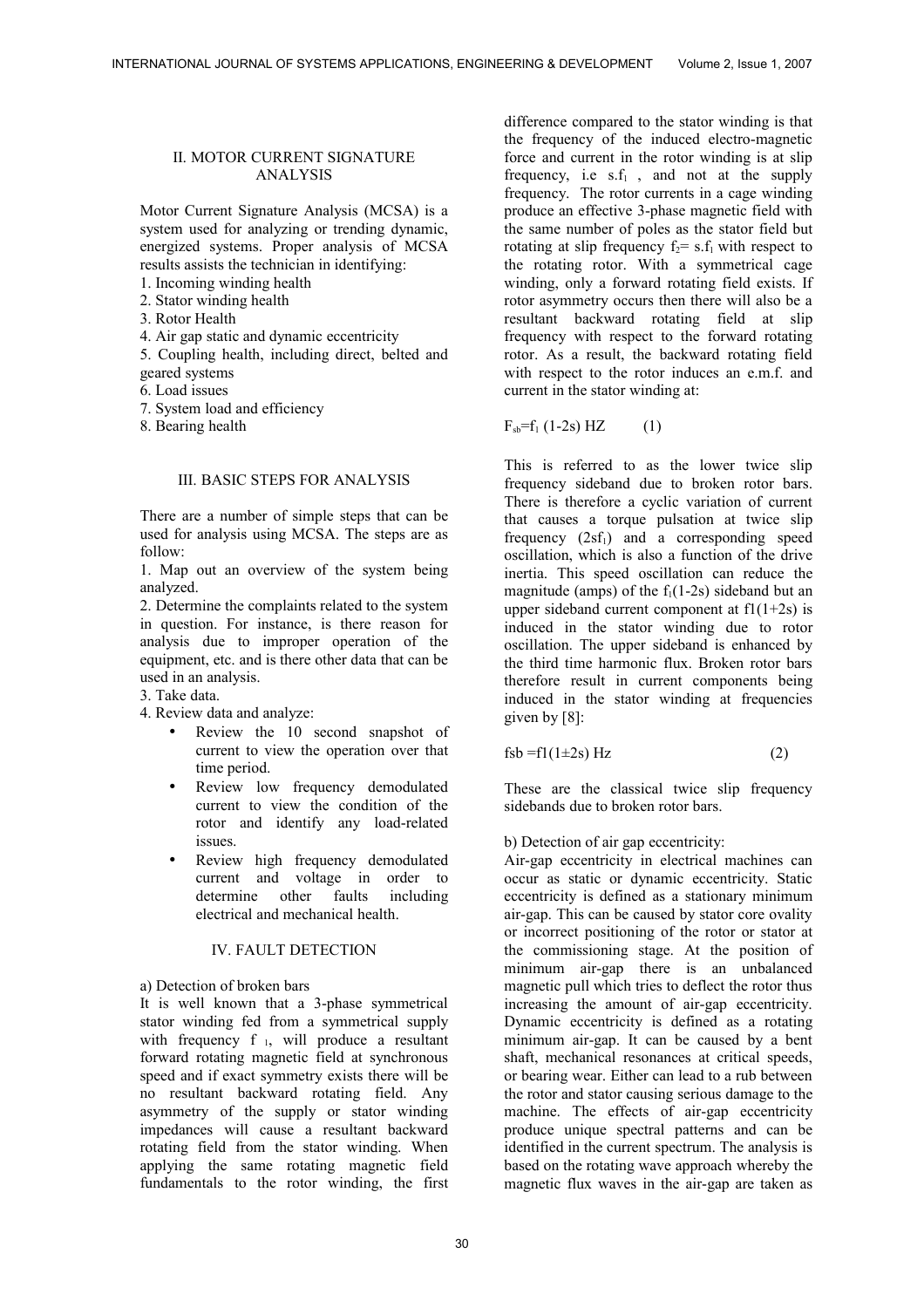the product of permeance and magnetomotive force (MMF) waves.

# c) Detection of shorted turns in LV stator winding

The objective is to reliably identify current components in the stator winding that are only a function of shorted turns and are not due to any other problem or mechanical drive characteristic. There has been a range of papers published on the analysis of air gap and axial flux signals to detect shorted turns and the detailed mathematics can be found in the references [9-10].

## d) Detection of mechanical influences

Changes in air gap eccentricity results in changes in the air gap flux waveform. With dynamic eccentricity the rotor position can vary and any oscillation in the radial air gap length results in variations in the air gap flux. Consequently this can induce stator current components given by [11-13]:

$$
f_e = f_1 \pm m \times f_r \tag{3}
$$

Where

 $f1 =$  supply frequency

fr = rotational speed frequency of the rotor

 $m = 1, 2, 3, \ldots$ ..............harmonic number

 $fe = current components due to air gap changes$ This means that problems such as shaft/coupling misalignment, bearing wear, roller element bearing defects and mechanical problems that result in dynamic rotor disturbances can be potentially detected due to changes in the current spectrum.

## e) Influence of gearboxes

Mechanical oscillations will give rise to additional current components in the frequency spectrum. Gearboxes may also give rise to current components of frequencies close to or similar to those of broken bar components. Hence, to perform a reliable diagnosis of a rotor winding for motors connected to a gearbox, the influence of gearbox components in the spectrum need be considered. Specifically, slow revolving shafts will give rise to current components around the main supply frequency components as prescribed by equation (5) where the rotational speed frequency of the shaft, rotating with Nr rpm, may be calculated as:

$$
f_r = \frac{N_r}{60} \tag{4}
$$

## V. CASE STUDIES

## Case I: Current spectrum of a healthy motor

A 100 HP, 440 V standard efficient motor driving a pump was tested in sugar mill. The motor was operating at 95 Amps, corresponding to approximately 75% full load. The full load speed was 1775 rpm yielding a frequency interval of 48.55 Hz to 51.77 Hz for detection of broken rotor bars. Figure 1 shows part of the frequency resolved current spectrum for the motor. The spectrum is completely free of any current components around the main supply frequency,  $f_1$ , and consequently, the frequency range in which current components due to broken rotor bars are expected are empty. The motor thus shows no signs of broken rotor bars.

#### Case II: Rotor Asymmetry

Rotor asymmetry was detected in a 50 HP, 440 volt operating in sugar mill during quality control analysis using MCSA. The full load speed is 940 rpm yielding a frequency interval of 48.55 Hz to 51.66 Hz for detection of broken rotor bars. The motor was operating at 85 Amps, corresponding to approximately 60% full load. Based on the load conditions, the instrument predicted current components due to broken rotor bars to be positioned at 49.0 Hz and 51.0 Hz. A search band is applied around these positions. Figure 2 shows one current component to be present in each search band. The components are distributed symmetrically around  $f_1$ , as expected, but different magnitudes, 47.2dB and 58.0dB from the main supply frequency. The components are a sign of initial rotor asymmetry but yet not indicative of an unhealthy motor.

#### Case III: Damaged Rotor

Figure 3 shows part of the frequency resolved current spectrum for coal mill rated 440 V, 150 HP operating in a utility plant. The full load speed is 955 rpm yielding a frequency interval of 48 Hz to 52 Hz for detection of broken rotor bars. Based on the supply current, the instrument predicted sidebands due to broken rotor bars to be positioned at 49.70 Hz and 50.57 Hz. These frequency positions are close to that of the supply frequency. Figure 3 show the supply frequency to have a somewhat wide declining current component. This is caused by the motor being subjected to smaller changes in load, i.e. smaller changes in supply current, during the data acquisition process. However, the peak detection algorithms embedded in the instrument was able to detect the declining slopes of the supply frequency within the applied search bands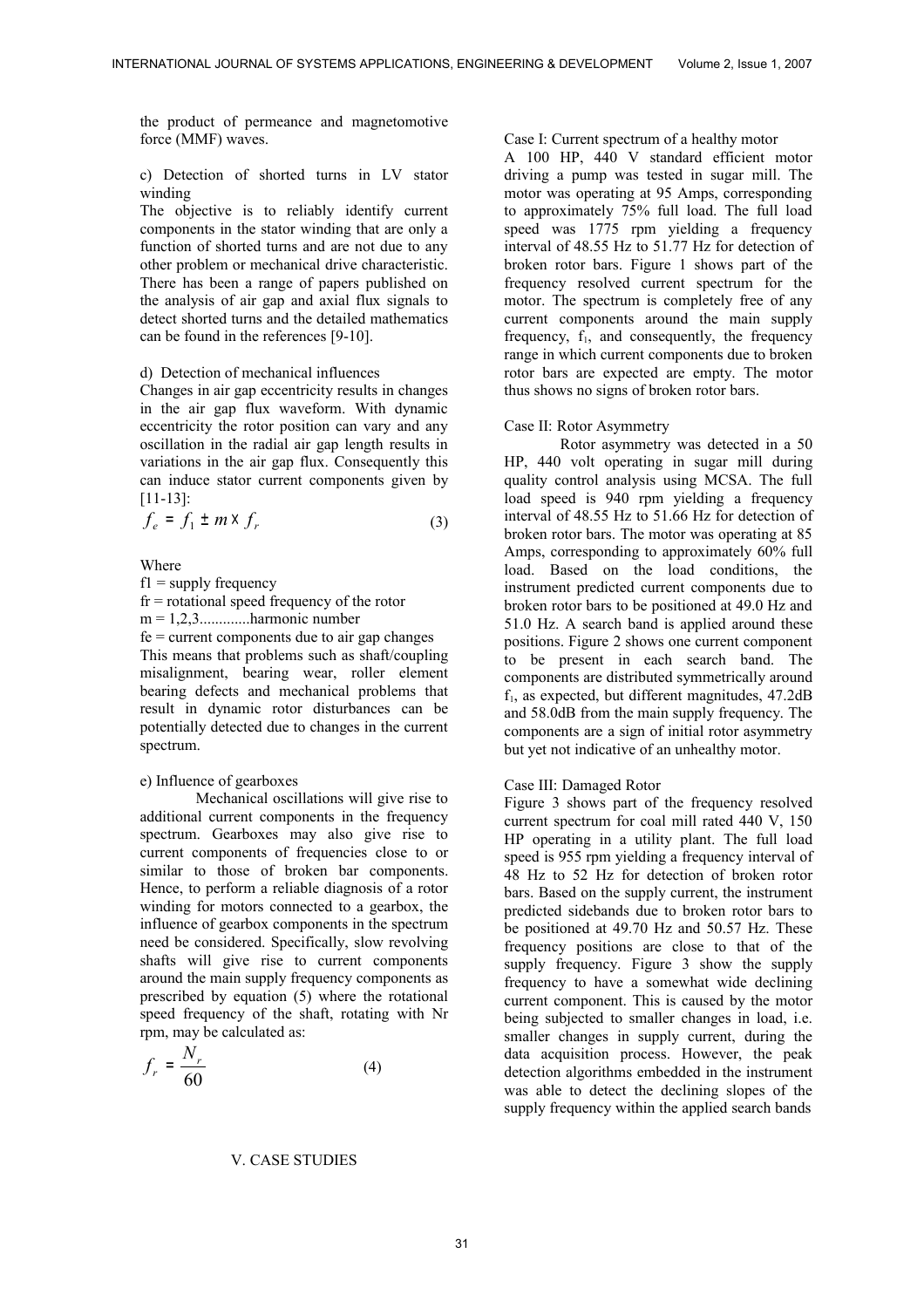

**Figure 2: Motor Current spectrum showing signs of initial rotor asymmetry.**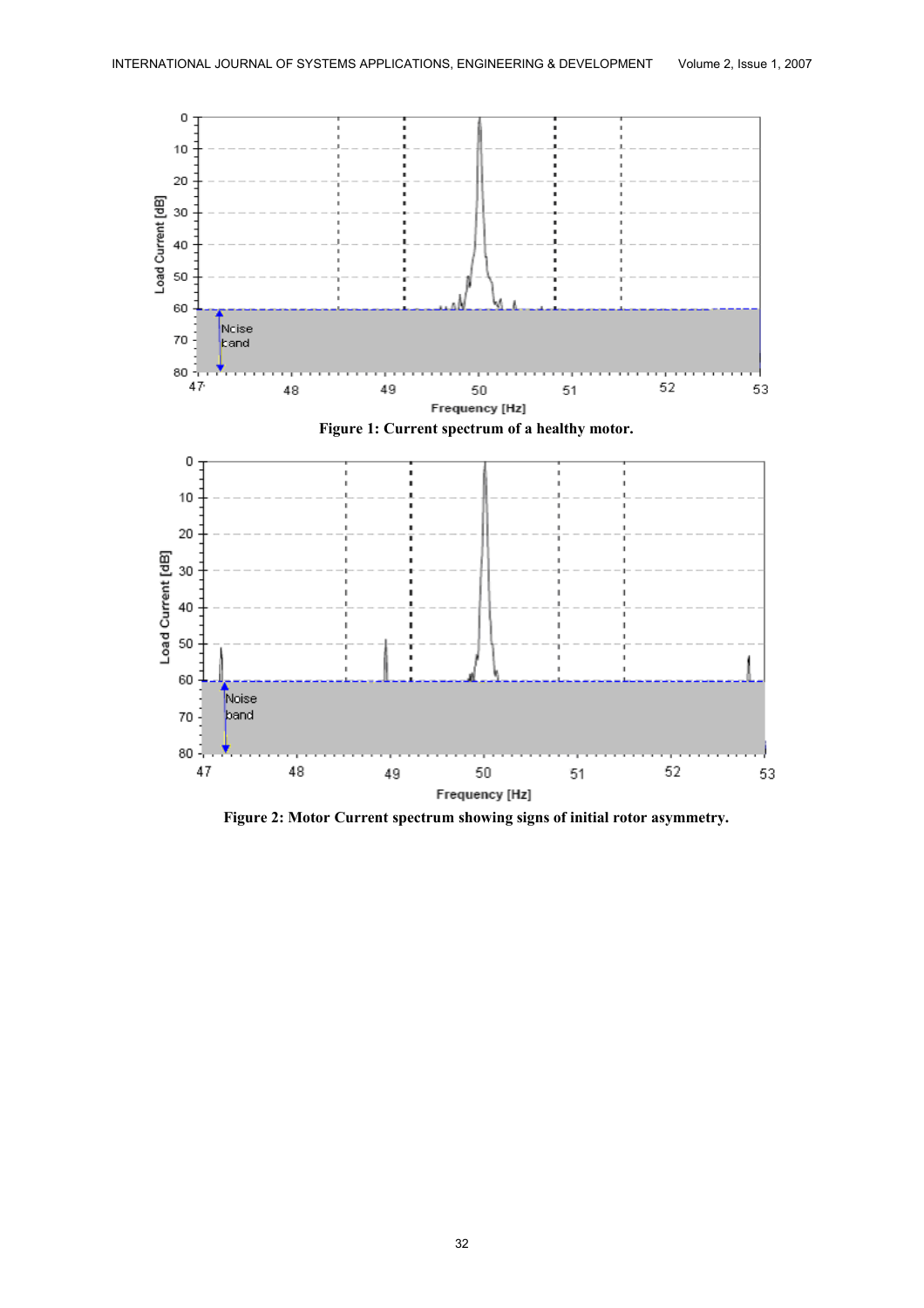

**Figure 3: Motor Current spectrum with a damaged rotor**

and thus disregard these slopes from the analysis thereby correctly identifying the current components due to broken rotor bars.

#### Case IV: Fault in gear box

Figure 4 shows part of the frequency resolved current spectrum for coal mill rated 440 V, 240 HP operating in a utility plant. The full load speed is 885 rpm yielding a frequency interval of 48 Hz to 52 Hz for detection of broken rotor bars. The motor is driving a coal mill through a three-stage reduction gearbox, i.e. the gearbox thus contains three shafts. The output speed of

the gearbox at full load conditions is 18.46 rpm and the individual shaft speeds internal to the gearbox are 48.60 rpm and 135.78 rpm at full load conditions.

The fundamental rotational speed frequencies for these shafts at full load conditions are 0.28 Hz, 0.75 Hz and 2.68 Hz respectively. Since part of the spectrum, which may contain current components due to broken rotor bars, span from 48Hz to 52 Hz, only the last two reduction stages may give rise to a series of current components in the part of the current

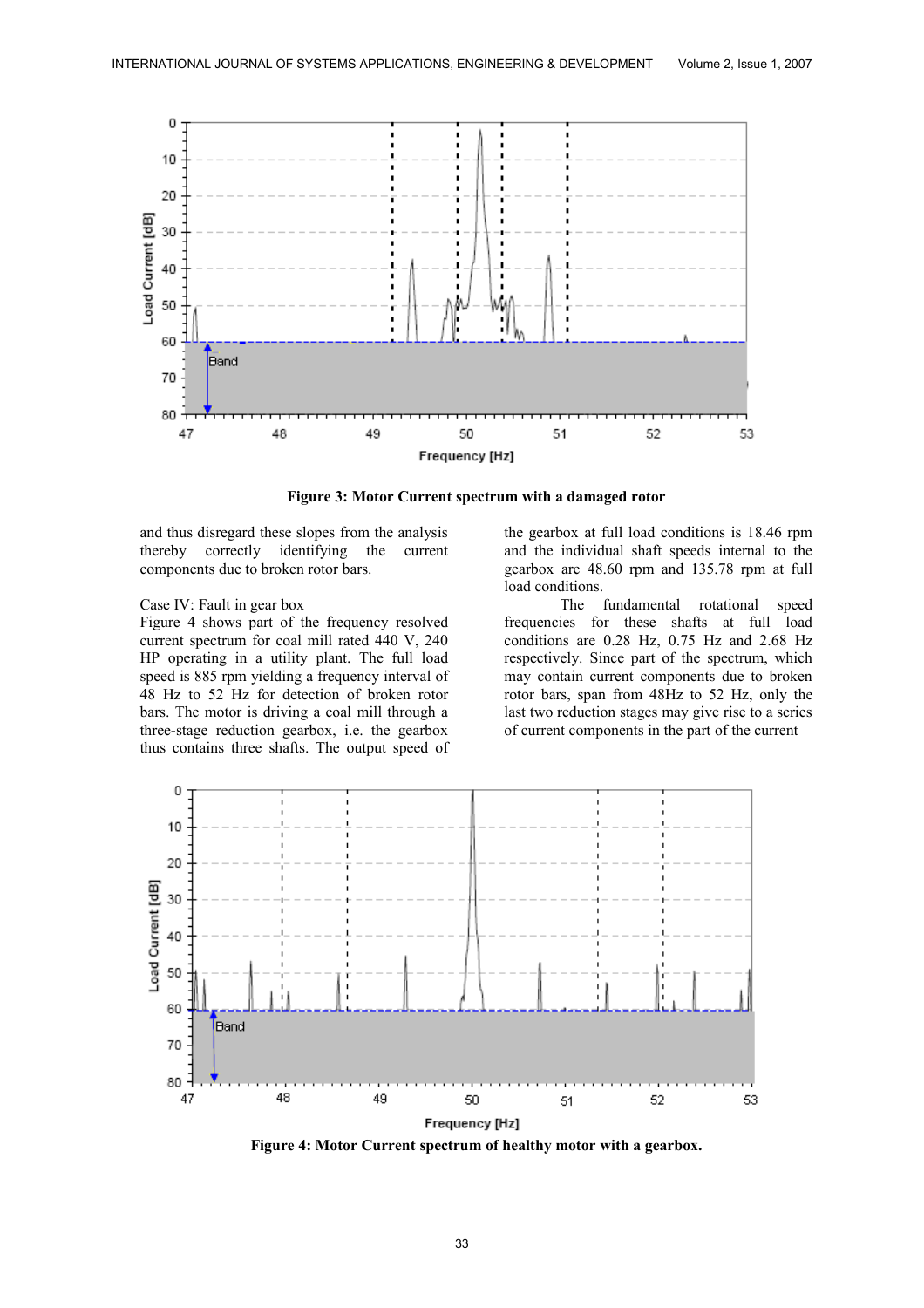spectrum where broken rotor bar components may be present. Specifically, two components may be found in the upper and lower search band.

The motor was operating at 200 Amp corresponding to approximately 80% load. Based on the gearbox name-plate data, the instrument was able to correctly identify the current components caused by the shafts in the gearbox. The positions of these components are displayed in Figure 4. As can be seen, the two current components in each search band are indeed caused by the gearbox. Specifically, the two components in each search band are a 4<sup>th</sup> harmonic from the 3rd reduction stage and the 2nd harmonic from the 2nd reduction stage. Since the current components in the search band are caused by the gearbox and not by the presence of broken rotor bars, the motor was diagnosed as not being subjected to broken rotor bars. This example clearly demonstrates that gearbox components need be correctly identified and omitted from the analysis. If the influence of gearbox components is not considered when identifying the, presence of broken rotor bar current components in the current spectrum, otherwise healthy machines may be incorrectly diagnosed as unhealthy.

## VI. CONCLUSION

Motor Current Signature Analysis is an electric machinery monitoring technology. It provides a highly sensitive, selective, and cost-effective

# **REFERENCES**

[1] VAS, P. "Parameter Estimation, Condition Monitoring, and Diagnosis of Electrical Machines", Clarendon Press, Oxford, 1993.

[2] Kilman, G. B., KoegL, R. A., Stein, J., Endicott, R. D., Madden, M. W. "Noninvasive Detection of Broken Rotor Bars in Operating Induction Motors" , IEEE Trans. Energy Conv. (1988), 873–879.

[3] Cardoso, A. J. M., Cruz, S. M. A., Carvalho, J. F. S., Saraiva, E. S. : Rotor Cage Fault Diagnosis in Induction Motors by Park's Vector Approach, IEEE, IAS'95 Orlando Florida, Oct. 1995, pp. 642–646.

[4] Hsu, J. S. "Monitoring of Defects in Induction Motors through Air-Gap Torque Observation", IEEE Transactions on Industry Applications 31 (1995), 1016–1021.

[5] Thomson, W. T., Stewart, I. D. "On-line Current Mon- itoring for Fault Diagnosis in Inverter Fed Induction Motors" , IEE Third

means for online monitoring of a wide variety of heavy industrial machinery. It has been used as a test method to improve the motor bearing wear assessment for inaccessible motors during plant operation. This technique can be fairly simple, or complicated, depending on the system available for data collection and evaluation. MCSA technology can be used in conjunction with other technologies, such as motor circuit analysis, in order to provide a complete overview of the motor circuit. The result of using MCSA as part of motor diagnostics program is a complete view of motor system health.

This paper discusses the fundamentals of MCSA and demonstrates through industrial case studies, how motor current signature analysis can reliably diagnose rotor cage problems in induction motor drives. Traditional methods of measurements can result in false alarms and/or misdiagnosis of healthy machines due to the presence of current frequency components in the stator current resulting from non-rotor related conditions such as mechanical load fluctuations, gearboxes, etc. Theoretical advancements have now made it possible to predict many of these components, thus making MCSA testing a much more robust and less error prone technology. Based on these theoretical developments, case studies are presented which demonstrate the ability to separate current components resulting from mechanical gearboxes from those resulting from broken rotor bars. The case studies show that MCSA can effectively detect broken rotor bars and other high resistance faults.

International Conference on Power Electronics and Drives, London, 1988.

[6] Bellini, A., Filippetti, F., Franceschini, G., Tassoni, C., Kliman, G. B. "Quantitative Evaluation of Induction Motor Broken Bars by Means of Electrical Signature Analysis", IEEE Trans. Ind. Applicat. Vol. 37 (2001), 1248–1255. [7] Lebaroud, A., BentounsI, A. "NDT of Faulty Induction Motor, 11th International Symposium on Applied Electromagnetic", ISEM 2003, 12–14 May, Paris, France.

[8] R R Schoen, B K Lin, F G Habetter, H J Shlog and S Farag: "An Unsupervised On-line System for Induction Motor Fault Detection Using Stator Current Monitoring", IEEE-IAS Transactions, November/December, Vol. 31, No 6, 1995, pp 1280-1286.

[9] W T Thomson and A Barbour: "On-line Current Monitoring and Application of a Finite Element Method to Predict the Level of Airgap Eccentricity in 3-Phase Induction Motors", IEEE